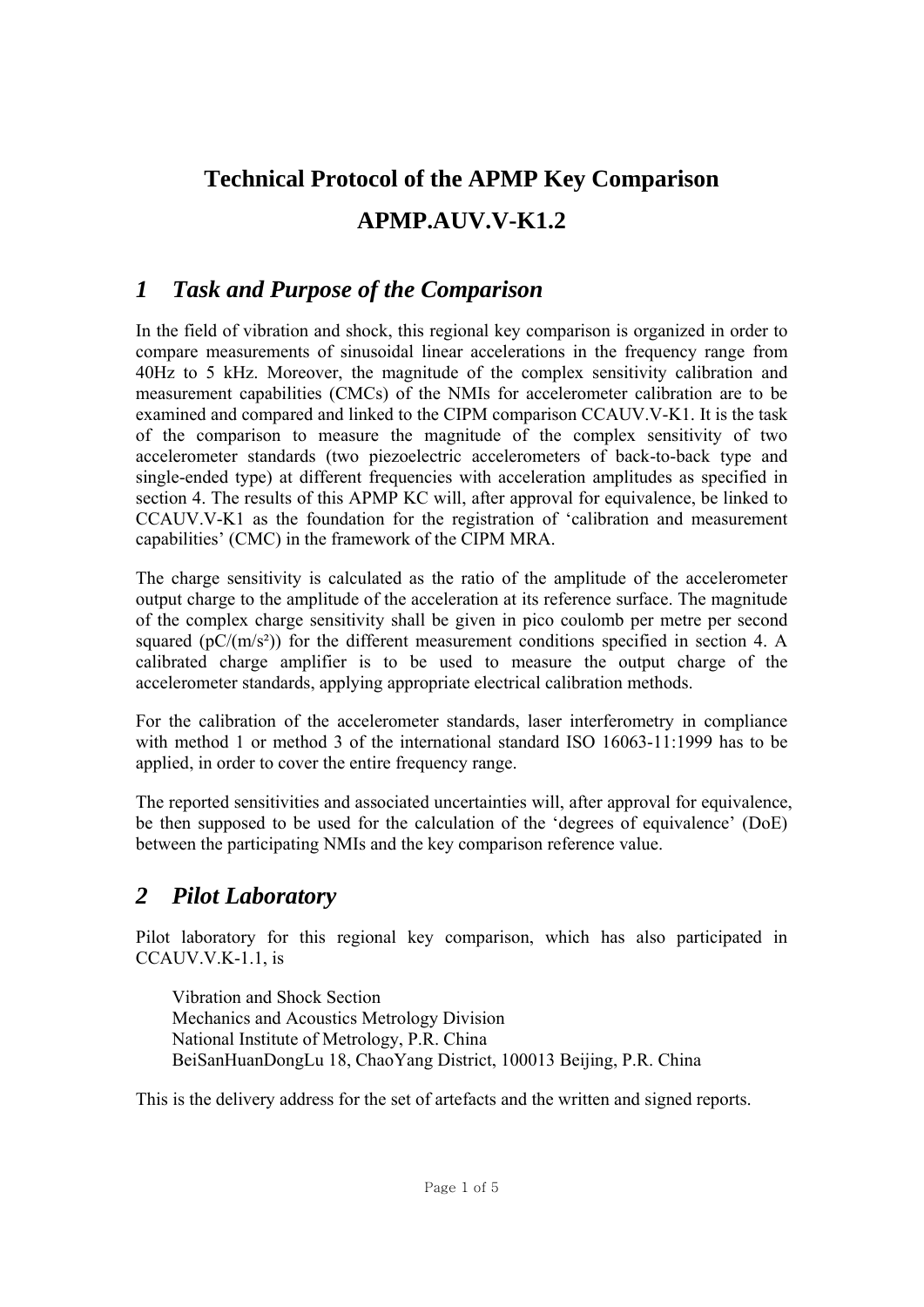Contact Persons are

| SUN Qiao                          | LIU Aidong                        |  |
|-----------------------------------|-----------------------------------|--|
| Tel.: $+86$ 10 64524623           | Tel.: $+86$ 10 64524606           |  |
| e-mail: $\text{sum}(a)$ nim.ac.cn | e-mail: $liuad(\omega)$ nim.ac.cn |  |
| Fax: $+86$ 10 64218628            |                                   |  |

## *3 Schedule*

The schedule is planned as follows:

| <b>NMIs</b>     | Date of receipt of<br>artefacts from the<br>previous participant | Period for calibration | Date of sending the<br>artefacts to the next<br>participant |
|-----------------|------------------------------------------------------------------|------------------------|-------------------------------------------------------------|
| <b>NIM</b>      |                                                                  | 2 weeks                | September 20, 2009                                          |
| <b>KIM-LIPI</b> | October 01, 2009                                                 | 4 weeks                | October 29, 2009                                            |
| <b>NIM</b>      | November 10, 2009                                                | 2 weeks                | November 15, 2009                                           |
| <b>NPLI</b>     | November 25, 2009                                                | 4 weeks                | December 23, 2009                                           |
| <b>NIM</b>      | January 03, 2010                                                 | 2 weeks                |                                                             |

#### **Note:**

Date of sending the artefacts to the next participant is tentative. It is scheduled to take about 10 days to send the artefacts to the next participant.

#### Contact Person of KIM-LIPI is

| Achmad Suwandi                 | Denny Hermawanto             |  |
|--------------------------------|------------------------------|--|
| Tel.: +62 21 7560532 ext: 3074 |                              |  |
| e-mail: wandhini@yahoo.com     | e-mail: $d_3$ _nny@yahoo.com |  |
| Fax: $+62$ 21 7560568          |                              |  |

The delivery address for the set of artifacts :

Indonesian Institute of Sciences, Research Center for Calibration, Instrumentation, and Metrology (Puslit KIM-LIPI)

Kompleks PUSPIPTEK Serpong Tangerang 15314, INDONESIA

#### Contact Person of NPLI is

| Ashok Kumar            | Omkar Sharma                                                         |  |  |
|------------------------|----------------------------------------------------------------------|--|--|
| $+91-11-45608380$      | $+91-11-45608317$                                                    |  |  |
|                        | e-mail: akumar@nplindia.ernet.in   e-mail: osharma@nplindia.ernet.in |  |  |
| Fax: $+91-11-45609310$ |                                                                      |  |  |

The delivery address for the set of artifacts :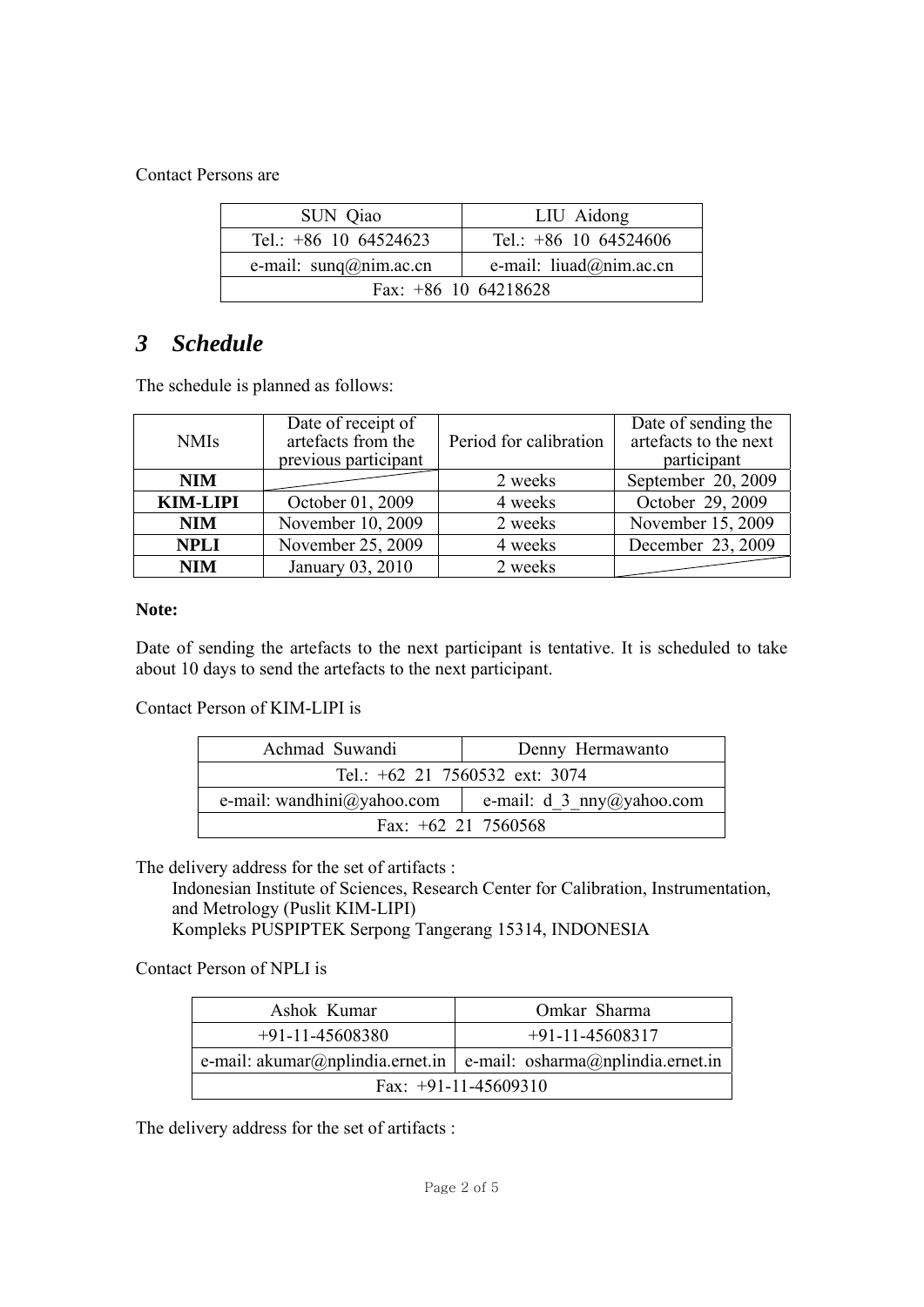Director, National Physical Laboratory Krishnan Road New Delhi – 110 012 (India) Attention: Mr. Omkar Sharma

### *4 Device under Test and Measurement Conditions*

For the calibration task of this KC a set of two piezoelectric accelerometers will be circulated between the participating laboratories. The individual transducers being a 'sing ended' (SE) type, namely a Brϋel & Kjær 8305-001 (SN: 2519436), and a 'back to back' (BB) type, namely a Brϋel & Kjær 8305 S (SN: 2440139).

The accelerometers are to be calibrated of their complex charge sensitivity according to those procedures and conditions implemented by the NMI in conformance with ISO 16063-11 which provides magnitude information of the artefact. The sensitivities reported shall be for the accelerometers alone, excluding any effects from the charge amplifier.

The frequency range of the measurements was agreed to be from 40 Hz to 5 kHz. Specifically the laboratories are supposed to measure at the following frequencies (all values in Hz).

40, 50, 63, 80, 100, 125, 160, 200, 250, 315, 400, 500, 630, 800, 1000, 1250, 1600, 2000, 2500, 3150, 4000, 5000.

The charge amplifier (CA) used for the calibration is not provided within the set of artefacts, it must therefore be provided by the individual participant.

The measurement condition should be kept according to the laboratory's standard conditions for calibration of customers' accelerometers for claiming their best measurement capability or CMC where applicable. This presumes that these conditions comply with those defined by the applicable ISO documentary standards [1,2,3], simultaneously.

Specific conditions for the measurements of this KC are:

- acceleration amplitudes: a range of 10 m/s<sup>2</sup> to 200 m/s<sup>2</sup> is admissible.
- ambient temperature and accelerometer temperature during the calibration:  $(23 \pm 2)$ <sup>o</sup>C (actual values to be stated within tolerances of  $\pm$  0.3<sup>o</sup>C).
- relative humidity: max. 75 %
- mounting torque of the accelerometer:  $(2.0 \pm 0.1)$  N·m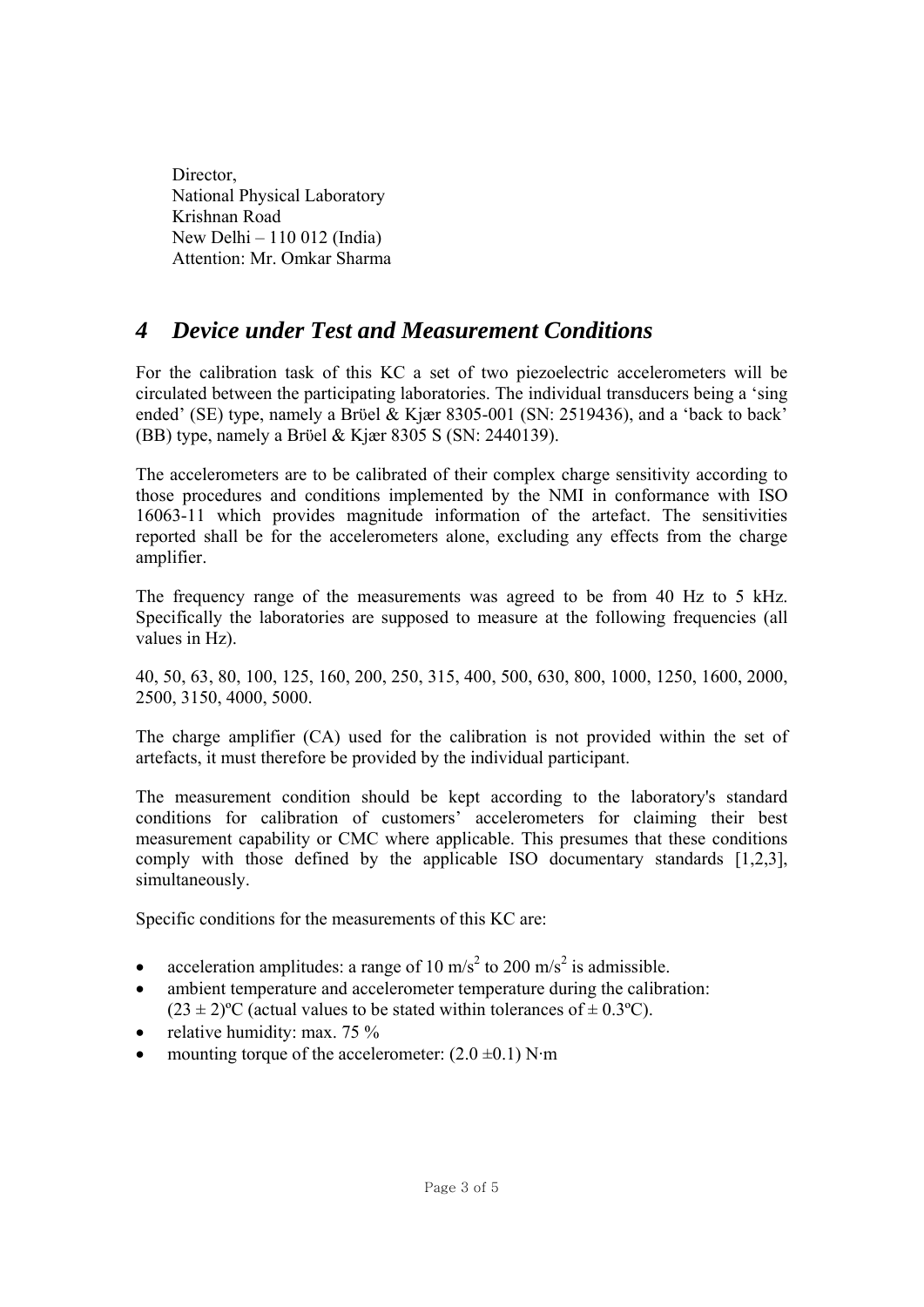# *5 Circulation and Transportation*

The transducers are circulated with a measurement period of four weeks provided for each participant. At the beginning and the end of the circulation as well as between two subsequent measurements of any participating laboratory, the transducers are measured at the pilot lab in order to fix reference value and to monitor the stability of the transducers.

The cost of transportation to and from a participating laboratory shall be covered by the participating laboratory. The accelerometers have to be send by an international logistic service providing a tracking system. The transportation has to include an insurance covering a value of 9 000,-  $\epsilon$  in case the set of accelerometers gets damaged or lost during transportation.

### *6 Measurement and Analysis Instruction*

The participating laboratories have to observe the following instructions:

- The charge amplifier used in the laboratory is to be calibrated with equipment traceable to national standards.
- The motion of the BB accelerometer should be measured with the laser directly on the (polished) top surface of the transducer without any additional reflector or dummy mass.
- The motion of the SE accelerometer should be measured on the moving part of the vibration exciter, close to the accelerometer's mounting surface, since the mounting (reference) surface is usually not directly accessible.
- The mounting surface of the accelerometer and the moving part of the exciter must be slightly lubricated before mounting.
- The cable between accelerometer and charge amplifier should be taken from the set of DUT delivered to the laboratory.
- In order to reduce the influence of non-rectilinear motion, the measurements should be performed for at least three different laser positions which are symmetrically distributed over the respective measurement surface.
- It is advised that the measurement results should be compiled from complete measurement series carried out at different days under nominally the same conditions, except that the accelerometer is remounted and the cable reattached. The standard deviation of the subsequent measurements should be included in the report.

# *7 Communication of the Results to Pilot Laboratory*

Each participating laboratory will submit one printed and signed calibration report for each accelerometer to the pilot laboratory including the following:

- a description of the calibration systems used for the comparison and the mounting techniques for the accelerometer
- a description of the calibration methods used
- documented record of the ambient conditions during measurements
- the calibration results, including the relative expanded measurement uncertainty, and